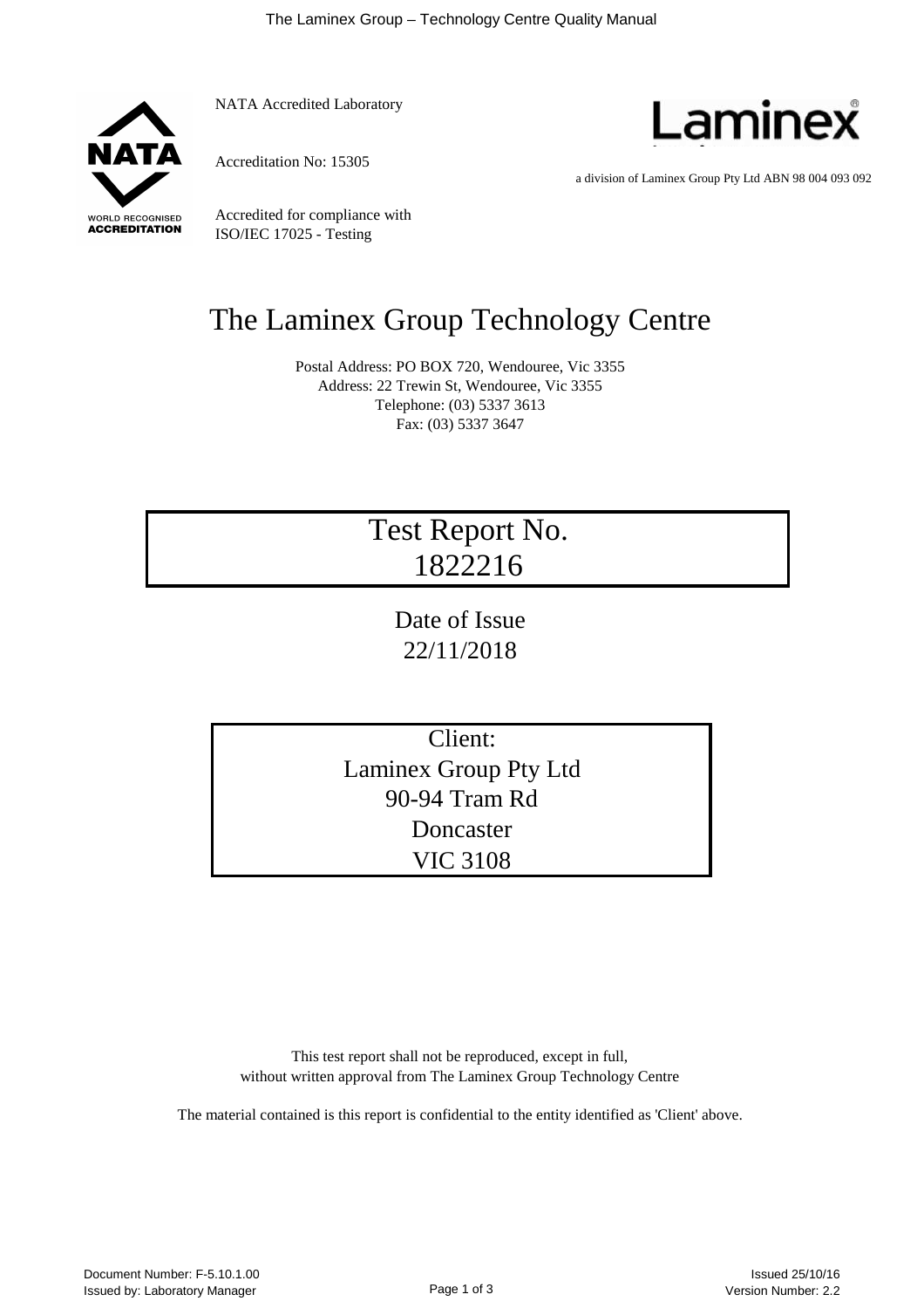Test Report No.

| Test                 | <b>Formaldehyde Release</b>   |
|----------------------|-------------------------------|
| <b>Method</b>        | ISO 12460-3:2015              |
| <b>Material Type</b> | <b>High Pressure Laminate</b> |
| Date of testing      | $6/03/2018 - 22/11/2018$      |

| <b>Sample</b><br><b>Number</b> | <b>Product Type</b>                                                    | <b>Thickness</b><br>(mm) | <b>Density</b><br>$(kg/m^3)$ | <b>Gas Analysis Value</b><br>(mg/m <sup>2</sup> h) |      |
|--------------------------------|------------------------------------------------------------------------|--------------------------|------------------------------|----------------------------------------------------|------|
|                                | AbsoluteGrain<br><b>High Pressure Laminate</b>                         | 0.7                      | 1430                         | Sample 1                                           | 0.07 |
| 22352                          |                                                                        |                          |                              | Sample 2                                           | 0.05 |
|                                |                                                                        |                          |                              | <b>AVERAGE</b>                                     | 0.06 |
| 22446                          | AbsoluteMatte<br><b>High Pressure Laminate</b>                         | 0.7                      | 1430                         | Sample 1                                           | 0.30 |
|                                |                                                                        |                          |                              | Sample 2                                           | 0.35 |
|                                |                                                                        |                          |                              | <b>AVERAGE</b>                                     | 0.32 |
| 22216                          | <b>Chemical Resistant</b><br><b>High Pressure Laminate</b>             | 0.8                      | 1430                         | Sample 1                                           | 0.07 |
|                                |                                                                        |                          |                              | Sample 2                                           | 0.11 |
|                                |                                                                        |                          |                              | <b>AVERAGE</b>                                     | 0.09 |
|                                | Diamond Gloss / $AR+$<br><b>High Pressure Laminate</b>                 | 0.7                      | 1430                         | Sample 1                                           | 0.07 |
| 22217                          |                                                                        |                          |                              | Sample 2                                           | 0.13 |
|                                |                                                                        |                          |                              | <b>AVERAGE</b>                                     | 0.10 |
|                                | Finished Designed Timber Veneer<br><b>High Pressure Laminate</b>       | 1.0                      | 1200                         | Sample 1                                           | 1.43 |
| 23063                          |                                                                        |                          |                              | Sample 2                                           | 1.91 |
|                                |                                                                        |                          |                              | <b>AVERAGE</b>                                     | 1.67 |
| 22600                          | <b>Finished Natural Timber Veneer</b><br><b>High Pressure Laminate</b> | 1.0                      | 1200                         | Sample 1                                           | 0.66 |
|                                |                                                                        |                          |                              | Sample 2                                           | 0.58 |
|                                |                                                                        |                          |                              | <b>AVERAGE</b>                                     | 0.62 |

| Origin of panels and location of sampling | Laminex Melbourne Distribution Centre  |  |  |
|-------------------------------------------|----------------------------------------|--|--|
| State of panel at sampling                | Full sheets                            |  |  |
| Date of sampling                          | $1/03/2018 - 4/09/2018$                |  |  |
| Finish of panels                          | Decorated                              |  |  |
| Age of sample prior to analysis           | $1 - 79$ days                          |  |  |
| Treatment of sample prior to analysis     | Edge sealed as required by test method |  |  |

## **Comments**

The inspection lot size is one.

Formaldehyde calibration curve completed on a monthly basis.

Date of panel manufacture unknown.

Limit of quantification and estimated uncertainty of measurement have not been calculated.

Approved Signatory: Laboratory Manager (J. Smolenaers)…